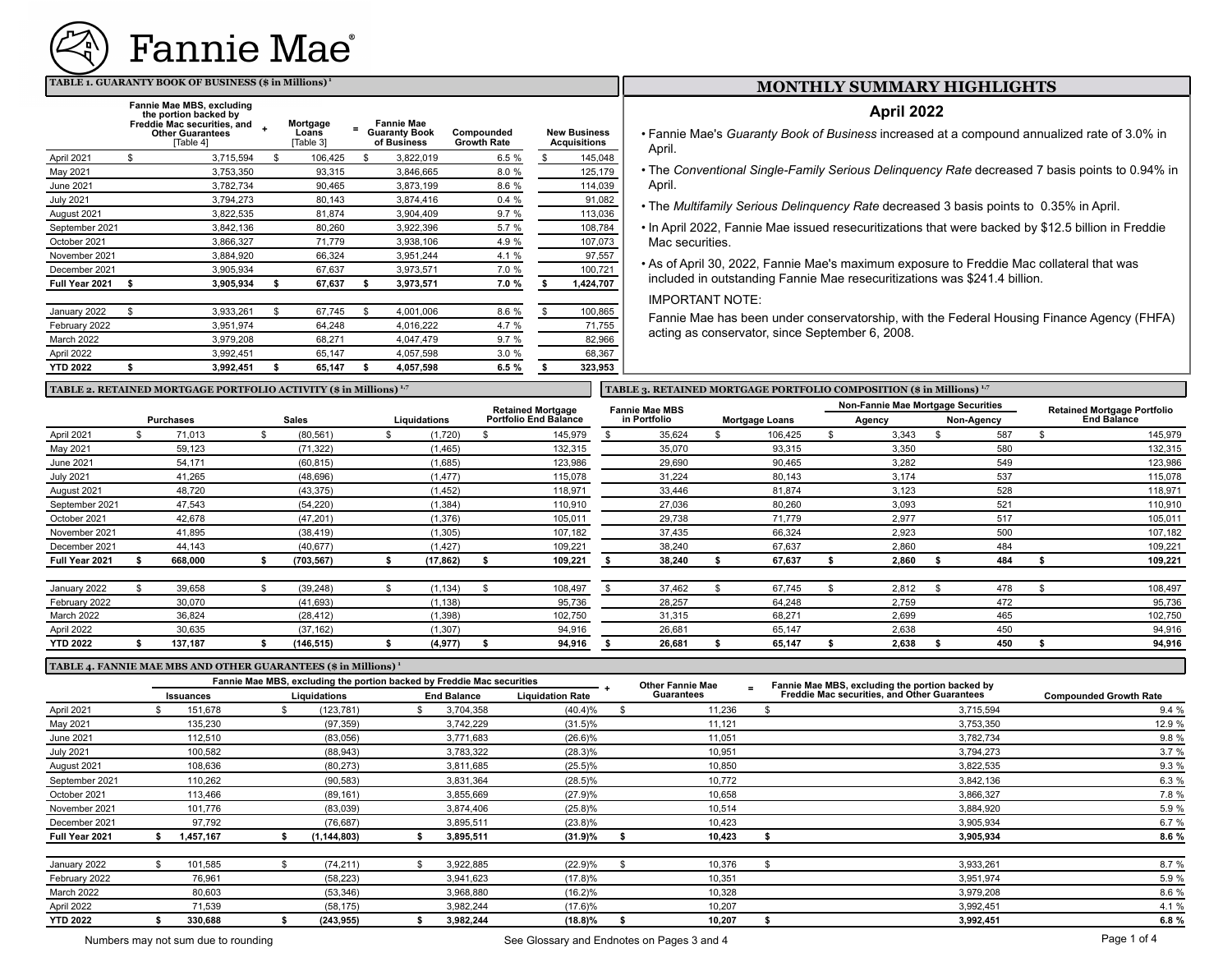| TABLE 5. OTHER INVESTMENTS (\$ in Millions) <sup>1</sup>                                       |  | TABLE 6. DEBT ACTIVITY(\$ in Millions) <sup>2</sup> |  |                                |  |                                |                                                   |           |                                               |      |  |                    |                                  |         |
|------------------------------------------------------------------------------------------------|--|-----------------------------------------------------|--|--------------------------------|--|--------------------------------|---------------------------------------------------|-----------|-----------------------------------------------|------|--|--------------------|----------------------------------|---------|
|                                                                                                |  | <b>Original Maturity</b>                            |  | Original Maturity > 1 Year     |  |                                |                                                   |           |                                               |      |  |                    |                                  |         |
|                                                                                                |  | <b>Other Investments End</b><br><b>Balance</b>      |  | < 1 Year<br><b>End Balance</b> |  | Issuances                      | <b>Maturities, Redemptions</b><br>and Repurchases |           | <b>Foreign Exchange</b><br><b>Adjustments</b> |      |  | <b>End Balance</b> | <b>Total Debt</b><br>Outstanding |         |
| April 2021                                                                                     |  | 155,556                                             |  | 3,124                          |  | $\overline{\phantom{m}}$       |                                                   | (7, 577)  |                                               |      |  | 264,586            |                                  | 267,710 |
| May 2021                                                                                       |  | 170,284                                             |  | 3,439                          |  | —                              |                                                   | (4,615)   |                                               | 13   |  | 259,984            |                                  | 263,423 |
| <b>June 2021</b>                                                                               |  | 164,946                                             |  | 2,331                          |  | $\overline{\phantom{m}}$       |                                                   | (9,585)   |                                               | (9)  |  | 250,390            |                                  | 252,721 |
| <b>July 2021</b>                                                                               |  | 165,902                                             |  | 3,056                          |  | -                              |                                                   | (7, 175)  |                                               |      |  | 243,217            |                                  | 246,273 |
| August 2021                                                                                    |  | 159,912                                             |  | 3,296                          |  |                                |                                                   | (4,765)   |                                               | (4)  |  | 238,448            |                                  | 241,744 |
| September 2021                                                                                 |  | 160,386                                             |  | 8,045                          |  | 20                             |                                                   | (10, 391) |                                               | (7)  |  | 228,070            |                                  | 236,115 |
| October 2021                                                                                   |  | 143,292                                             |  | 3,045                          |  |                                |                                                   | (20, 342) |                                               |      |  | 207,733            |                                  | 210,778 |
| November 2021                                                                                  |  | 142,747                                             |  | 3,045                          |  | -                              |                                                   | (2, 240)  |                                               | (10) |  | 205,483            |                                  | 208,528 |
| December 2021                                                                                  |  | 133,933                                             |  | 2,795                          |  |                                |                                                   | (5,800)   |                                               |      |  | 199,689            |                                  | 202,484 |
| Full Year 2021                                                                                 |  | 133,933                                             |  | 2,795                          |  | 2,835                          |                                                   | (80, 940) |                                               |      |  | 199,689            |                                  | 202,484 |
| January 2022                                                                                   |  | 127,753                                             |  | 2,545                          |  | $\qquad \qquad \longleftarrow$ |                                                   | (13, 697) |                                               | (2)  |  | 185,970            |                                  | 188,515 |
| February 2022                                                                                  |  | 139,423                                             |  | 2,795                          |  |                                |                                                   | (345)     |                                               | (1)  |  | 185,624            |                                  | 188,419 |
| March 2022                                                                                     |  | 126,804                                             |  | 4,045                          |  | $\overline{\phantom{m}}$       |                                                   | (6, 311)  |                                               | (7)  |  | 179,306            |                                  | 183,351 |
| April 2022                                                                                     |  | 112,097                                             |  | 2,795                          |  | —                              |                                                   | (15, 111) |                                               | (14) |  | 164,181            |                                  | 166,976 |
| <b>YTD 2022</b>                                                                                |  | 112,097                                             |  | 2,795                          |  |                                |                                                   | (35, 464) |                                               | (24) |  | 164,181            |                                  | 166,976 |
| $m \cdot m \cdot n  m \cdot m \cdot m \cdot m \cdot m \cdot m \cdot m \cdot n \cdot m \cdot n$ |  |                                                     |  |                                |  |                                |                                                   |           |                                               |      |  |                    |                                  |         |

# **TABLE 7. SERIOUS DELINQUENCY RATES**

**Table 8. INTEREST RATE RISK DISCLOSURES**

|                                  |                |                             |        |         |                   | <b>Credit Enhanced</b> |                       |         |                          |
|----------------------------------|----------------|-----------------------------|--------|---------|-------------------|------------------------|-----------------------|---------|--------------------------|
|                                  |                | Vintage by Origination Year |        |         | <b>Non-Credit</b> | <b>Primary MI and</b>  | <b>Credit Risk</b>    |         |                          |
|                                  | 2004 and Prior | 2005 - 2008<br>2009 - 2022  |        | Overall | <b>Enhanced</b>   | Other <sup>4</sup>     | Transfer <sup>5</sup> | Overall | Multifamily <sup>6</sup> |
| April 2021                       | 5.44 %         | 9.33%                       | 1.94 % | 2.38 %  | 1.89 %            | 3.76 %                 | 3.45 %                | 2.38 %  | 0.55 %                   |
| May 2021                         | 5.27 %         | 9.09%                       | 1.82 % | 2.24 %  | 1.76 %            | 3.55 %                 | 3.34%                 | 2.24 %  | 0.53 %                   |
| June 2021                        | 5.04 %         | 8.75 %                      | 1.69 % | 2.08 %  | 1.63 %            | 3.31 %                 | 3.21%                 | 2.08 %  | 0.53 %                   |
| <b>July 2021</b>                 | 4.82 %         | 8.26 %                      | 1.57 % | 1.94 %  | 1.52 %            | 3.08 %                 | 3.04%                 | 1.94 %  | 0.46 %                   |
| August 2021                      | 4.47 %         | 7.57 %                      | 1.46 % | 1.79 %  | 1.39 %            | 2.88 %                 | 2.93 %                | 1.79 %  | 0.42 %                   |
| September 2021                   | 4.25 %         | 7.21 %                      | 1.31 % | 1.62 %  | 1.26 %            | 2.64 %                 | 2.66 %                | 1.62 %  | 0.42%                    |
| October 2021                     | 4.02 %         | 6.90 %                      | 1.17 % | 1.46 %  | 1.13 %            | 2.43 %                 | 2.40 %                | 1.46 %  | 0.45 %                   |
| November 2021                    | 3.61 %         | 6.05%                       | 1.08 % | 1.33 %  | 1.01 %            | 2.26 %                 | 2.28 %                | 1.33 %  | 0.41%                    |
| December 2021                    | 3.48 %         | 5.87 %                      | 1.01 % | 1.25 %  | 0.98 %            | 2.14%                  | 1.80 %                | 1.25 %  | 0.42 %                   |
| January 2022                     | 3.39 %         | 5.67 %                      | 0.95 % | 1.17 %  | 0.93%             | 2.03 %                 | 1.63 %                | 1.17 %  | 0.39 %                   |
| February 2022                    | 3.30 %         | 5.46 %                      | 0.89%  | 1.11 %  | 0.89%             | 1.92 %                 | 1.45%                 | 1.11%   | 0.40%                    |
| March 2022                       | 3.12%          | 5.14 %                      | 0.81%  | 1.01 %  | 0.83%             | 1.77 %                 | 1.23 %                | 1.01 %  | 0.38 %                   |
| April 2022                       | 2.98 %         | 4.88 %                      | 0.74%  | 0.94%   | 0.78%             | 1.64 %                 | 1.08 %                | 0.94 %  | 0.35 %                   |
| April 2022 % of Book Outstanding | 1%             | 1%                          | 98 %   |         | 62 %              | 20 %                   | 27 %                  |         |                          |

**Conventional Single-Family<sup>3</sup>**

| Table 8. INTEREST RATE RISK DISCLOSURES |                                           |                   |                   |                     |
|-----------------------------------------|-------------------------------------------|-------------------|-------------------|---------------------|
|                                         | Market Value Sensitivity (\$ in Millions) | <b>Effective</b>  |                   |                     |
|                                         |                                           | <b>Rate Level</b> | <b>Rate Slope</b> | <b>Duration Gap</b> |
|                                         | Shock (50 bp)                             | Shock (25 bp)     | (in years)        |                     |
| April 2021                              | \$                                        | (41)              | \$<br>(12)        | 0.05                |
| May 2021                                |                                           | (62)              | (11)              | 0.01                |
| <b>June 2021</b>                        |                                           | (78)              | (10)              | (0.01)              |
| <b>July 2021</b>                        |                                           | (79)              | (2)               | (0.02)              |
| August 2021                             |                                           | (84)              |                   | (0.03)              |
| September 2021                          |                                           | (86)              | (1)               | (0.04)              |
| October 2021                            |                                           | (62)              | (2)               | (0.03)              |
| November 2021                           |                                           | (84)              | (5)               | (0.06)              |
| December 2021                           |                                           | (84)              | (8)               | (0.07)              |
| Full Year 2021                          | \$                                        | (73)              | \$<br>(7)         |                     |
| January 2022                            | \$                                        | (60)              | \$<br>9           | (0.05)              |
| February 2022                           |                                           | (71)              | (6)               | (0.05)              |
| March 2022                              |                                           | (56)              | (10)              | (0.03)              |
| April 2022                              |                                           | (39)              | (4)               | (0.03)              |
| <b>YTD 2022</b>                         | \$                                        | (56)              | \$<br>(7)         |                     |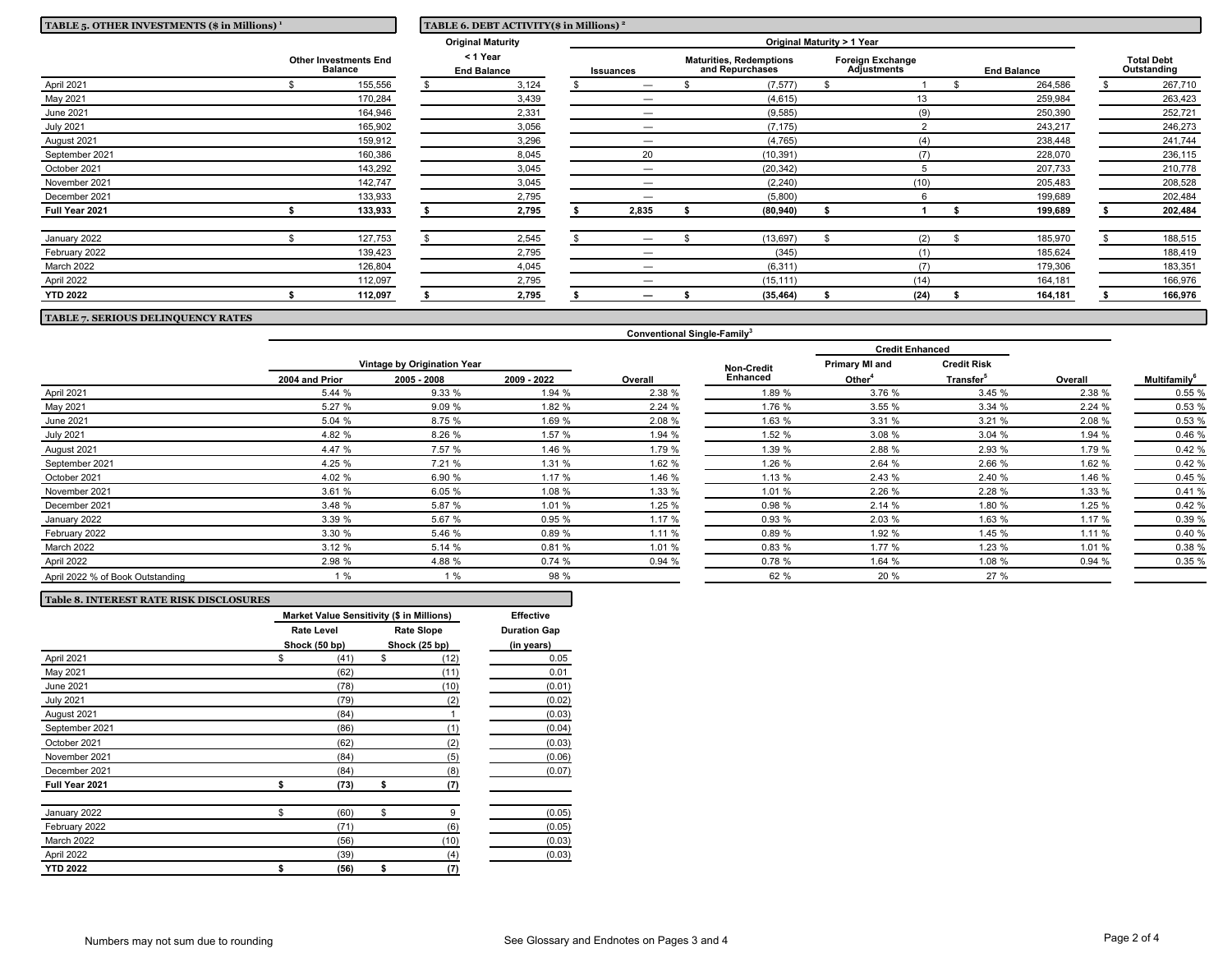# **GLOSSARY & OTHER INFORMATION**

# **General**

Fannie Mae's maximum exposure to Freddie Mac collateral. Fannie Mae and Freddie Mac began issuing uniform mortgage-backed securities ("UMBS") in June 2019. Fannie Mae also began issuing commingled resecuritizations backed in whole or in part by Freddie Mac securities. Fannie Mae excludes the portion of Fannie Mae MBS outstanding ultimately backed by Freddie Mac securities from its guaranty book of business and reports its maximum exposure to Freddie Mac collateral in its Monthly Summary Highlights. This amount represents the maximum amount of Freddie Mac securities that Fannie Mae guarantees.

Risk Disclosures. In addition to the interest rate risk disclosures provided in Table 8, Fannie Mae's most recent available information relating to debt, liquidity management and credit risk is included in its most recent Form 10-K or Form 10-Q filed with the Securities and Exchange Commission.

**Compounded Growth Rate.** Monthly growth rates are compounded to provide an annualized growth rate.

## **Table 1**

Guaranty Book of Business. Consists of (1) Fannie Mae MBS outstanding (excluding the portions of any structured securities Fannie Mae issues that are backed by Freddie Mac securities). (2) other credit enhancements that Fannie Mae provides on mortgage assets, and (3) mortgage loans of Fannie Mae held in its retained mortgage portfolio.

New Business Acquisitions. Single-family and multifamily mortgage loans purchased during the period and single-family and multifamily mortgage loans underlying Fannie Mae MBS issued pursuant to lender swaps.

# **Table 2**

Retained Mortgage Portfolio Activity. Ending balance represents the unpaid principal balance ("UPB") of Fannie Mae's retained mortgage portfolio. Excludes certain matched trades and certain early funding activities.

**Purchases.** Acquisition of mortgage loans and mortgage securities for the retained mortgage portfolio.

**Sales.** Sales of mortgage securities and mortgage loans from the retained mortgage portfolio.

Liquidations. Represents the total amount of repayments, curtailments, payoffs, and foreclosures on mortgage loans and mortgages underlying securities held in the retained mortgage portfolio.

### **Table 3**

**Retained Mortgage Portfolio Composition.** Shows the primary components of Fannie Mae's retained mortgage portfolio.

**Fannie Mae MBS in portfolio.** Includes Fannie Mae commingled securities, which may be backed in whole or in part by Freddie Mac securities.

Non-Fannie Mae Agency Securities. Represents mortgage-related securities issued by Freddie Mac and Ginnie Mae. May include commingled Freddie Mac securities backed in whole or in part by Fannie Mae MBS.

### **Table 4**

Fannie Mae MBS, excluding the portion backed by Freddie Mac securities. Includes Fannie Mae MBS, private-label wraps, whole loan real estate mortgage investment conduit securities (REMICs),<br>and Ginnie Mae wraps. If an MBS structured security, Fannie Mae reports the additive portion of the Freddie Mac securities that Fannie Mae guarantees in the Monthly Summary Highlights.

Issuances. Represents the total amount of Fannie Mae MBS created during the month, including lender-originated issues and Fannie Mae MBS created from mortgage loans previously held in Fannie Mae's portfolio. Fannie Mae MBS may be held in portfolio after their creation.

Liquidations. Represents the total amount of repayments, curtailments, payoffs, and foreclosures on mortgages underlying Fannie Mae MBS, including Fannie Mae MBS held in the retained mortgage portfolio.

**Liquidation Rate.** The liquidation rate is calculated as liquidations divided by the prior period ending balance of total Fannie Mae MBS, annualized.

**Other Fannie Mae Guarantees.** Outstanding balance of Fannie Mae guaranty arrangements that are not Fannie Mae MBS. This primarily includes credit enhancements Fannie Mae has provided and long-term standby commitments it has issued.

### **Table 5**

**Other Investments.** Primarily consists of cash and readily marketable instruments such as certificates of deposit, securities purchased under agreements to resell and Treasury bills.

# **Table 6**

Debt Activity. Debt is classified in the table based on its original maturity. For debt with an original term of more than one year, the portion of that long-term debt that is due within one year is not reclassified to "Original Maturity < 1 Year." For more information about Fannie Mae's debt activity, please visit [www.](http://www.fanniemae.com/debtreports)fanniemae.com/debtreports.

### **Table 7**

Serious Delinguency Rates. A measure of credit performance and indicator of potential future defaults for the single-family and multifamily quaranty books. Single-family seriously delinquent loans are three months or more past due or in the foreclosure process. Multifamily seriously delinquent loans are 60 days or more past due. We report loans receiving payment forbearance as delinquent according to the contractual terms of the loan. Fannie Mae includes in its single-family delinguency rate conventional single-family loans that it owns and that back Fannie Mae MBS and excludes Freddie Macacquired mortgage loans underlying Freddie Mac securities that Fannie Mae has resecuritized.